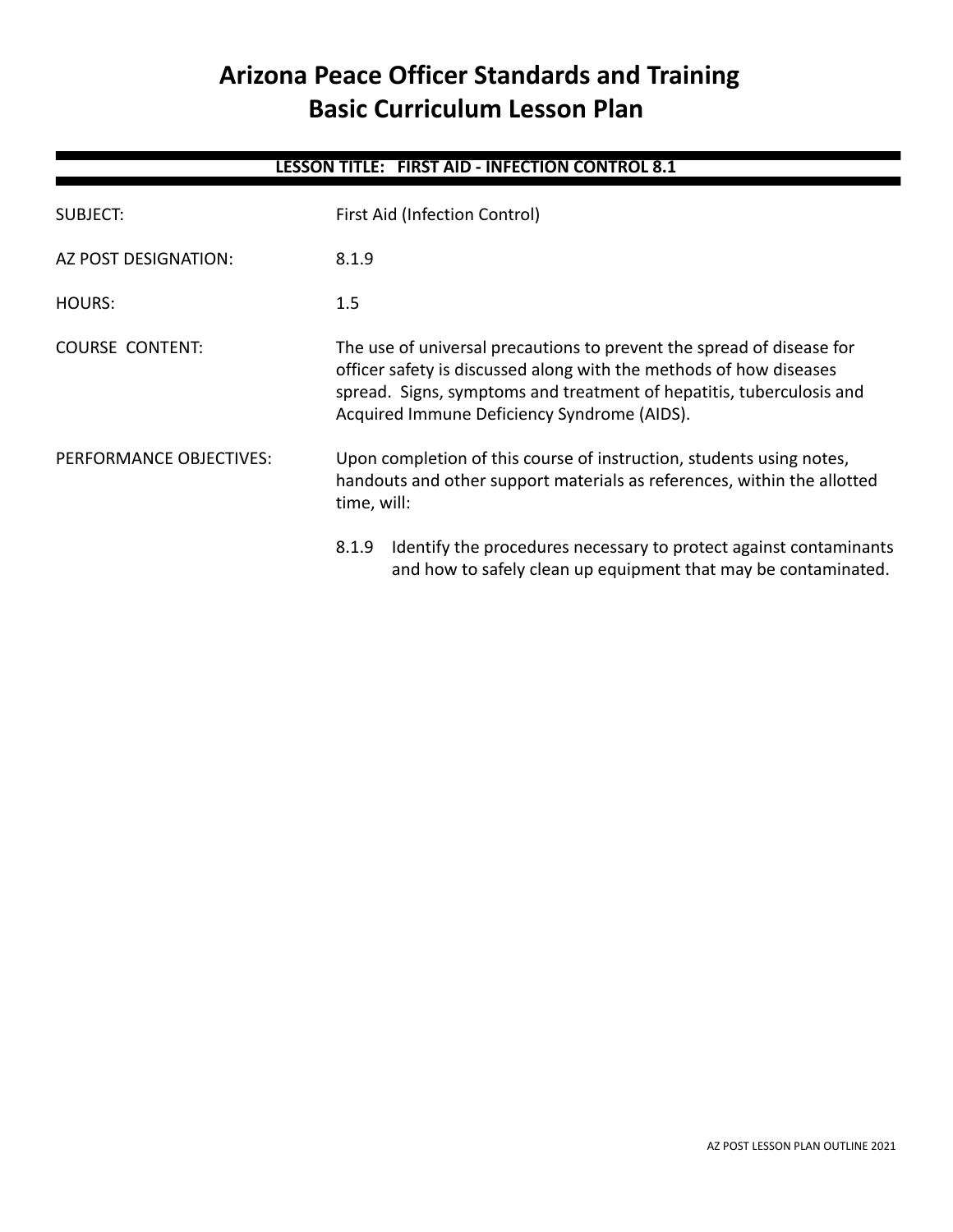| <b>LESSON TITLE: FIRST AID</b><br><b>INFECTION CONTROL</b>                                                                                                                                                               |                                                                                                                                              | PAGE: 2                                                                                                          |
|--------------------------------------------------------------------------------------------------------------------------------------------------------------------------------------------------------------------------|----------------------------------------------------------------------------------------------------------------------------------------------|------------------------------------------------------------------------------------------------------------------|
| DATE FIRST PREPARED:<br><b>PREPARED BY:</b><br><b>REVIEWED - REVISED:</b><br><b>REVIEWED - REVISED:</b><br><b>REVIEWED - REVISED:</b><br><b>REVIEWED - REVISED:</b><br><b>REVIEWED - REVISED:</b><br>REVIEWED - REVISED: | January 1998<br>Barbara Blackmer<br>David Kleinman<br><b>SME Committee</b><br>Officer Tim Taylor<br>AZ POST Hours corrected<br>AZPOST (DocX) | DATE: December 1998<br>DATE: October 2003<br>DATE: February 2004<br>DATE: June 2006<br>DATE: March 2022<br>DATE: |
| AZ POST - APPROVAL:<br>AZ POST - APPROVAL:                                                                                                                                                                               | <b>Richard Watling</b><br>Lori Wait                                                                                                          | DATE: June 2006<br>DATE: March 2022                                                                              |
| <b>INSTRUCTOR REFERENCES:</b><br><b>CLASS LEVEL:</b>                                                                                                                                                                     | Student                                                                                                                                      |                                                                                                                  |
| <b>TRAINING AIDS:</b><br><b>INSTRUCTIONAL STRATEGY:</b>                                                                                                                                                                  | Interactive lecture and class discussion.                                                                                                    |                                                                                                                  |
| <b>SUCCESS CRITERIA:</b>                                                                                                                                                                                                 | 70% or higher on a written, multiple-choice examination.                                                                                     |                                                                                                                  |
| <b>COMPUTER FILE NAME:</b><br>DATE RELEASED TO THE SHARE FILE: May 27, 2022                                                                                                                                              | <b>Infection Control</b>                                                                                                                     |                                                                                                                  |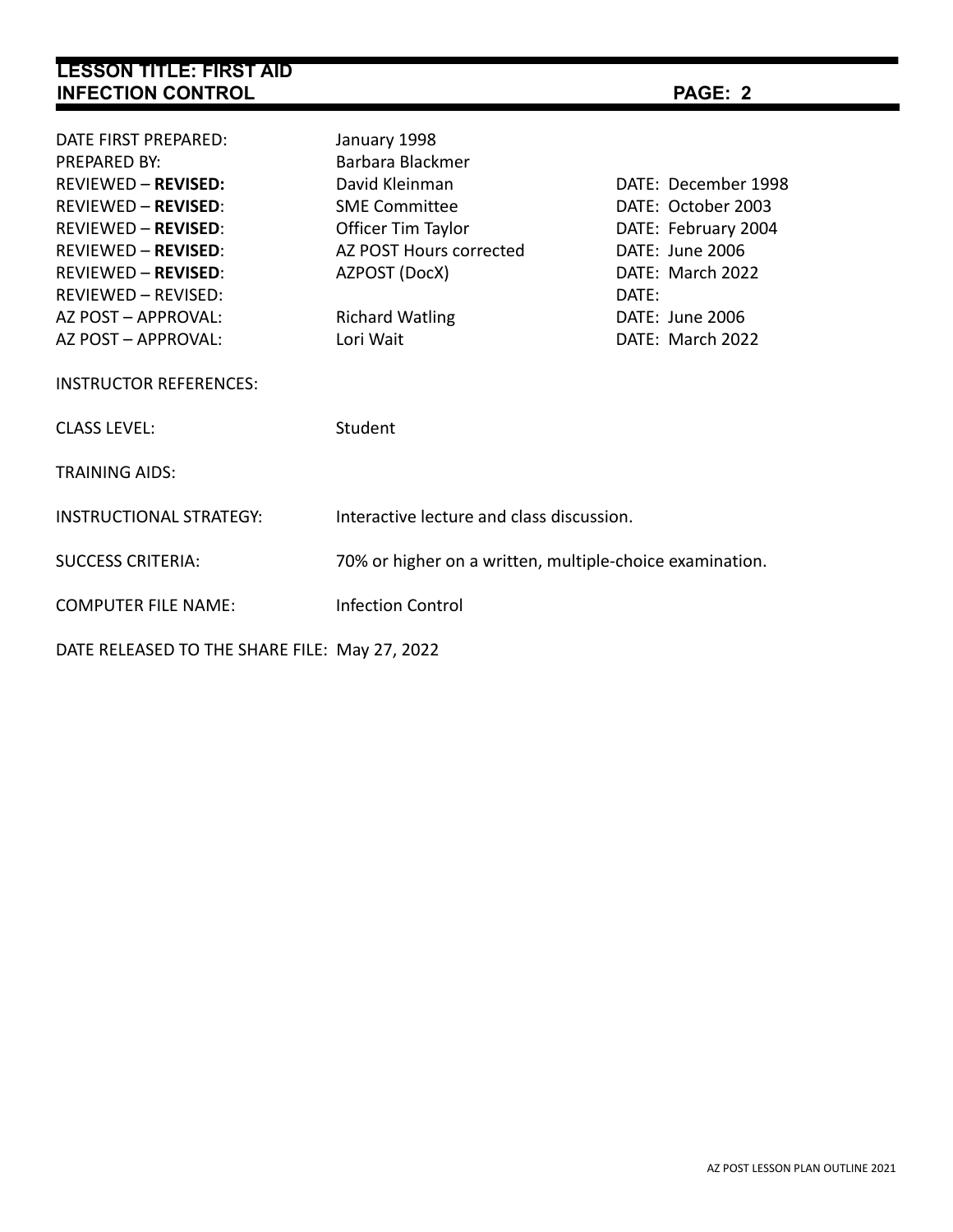# **LESSON TITLE: FIRST AID INFECTION CONTROL PAGE: 3**

## **I. INTRODUCTION**

- A. Instructor (self) introduction.
- B. Preview of performance objectives.

## **II. INFECTIOUS DISEASES P. O. 8.1.9**

- A. Universal precautions: ( Also called body substance isolation.)
- B. These precautions assume that all blood and bodily fluids are infectious. (think "if it is wet, it is infectious").
	- 1. Always use **barrier devices** to prevent your skin and mucous membranes from coming into contact with a patient's blood or bodily fluids.
	- 2. Always have **disposable protective gloves**. *INSTRUCTOR NOTE: PRACTICAL EXERCISE: Show how to put gloves on and take them off without touching the outside of the glove. You can use soap or other liquid on the outside of the glove to simulate blood.*
		- a. Wear them whenever there is a chance that you will come into contact with blood or body fluids.
		- b. Change your gloves between each patient.
		- c. As soon as you remove your gloves, wash your hands thoroughly with hot soapy water or use anti-germicidal scrubs.
	- 3. During a procedure that may involve the spraying of droplets, **wear a mask** (it should cover your nose and mouth).
	- 4. Wear **eye protection** if you think blood or bodily fluids may splash.
	- 5. For assisting with ventilation, use a POCKET MASK, or BVM (bag valve mask). These should have a one-way valve to prevent fluids from backing up.
	- 6. Use disposable GOWNS or APRONS if you think blood or bodily fluids may splash.
	- 7. When at an accident scene, crime scene, etc., take extra precautions around sharp objects (e.g., needles, glass, metal, knives, etc.).
	- 8. Cover all of your exposed wounds!
	- 9. Dispose of all infected items in biohazard bags.
		- a. If you do not have a biohazard bag then use any plastic bag.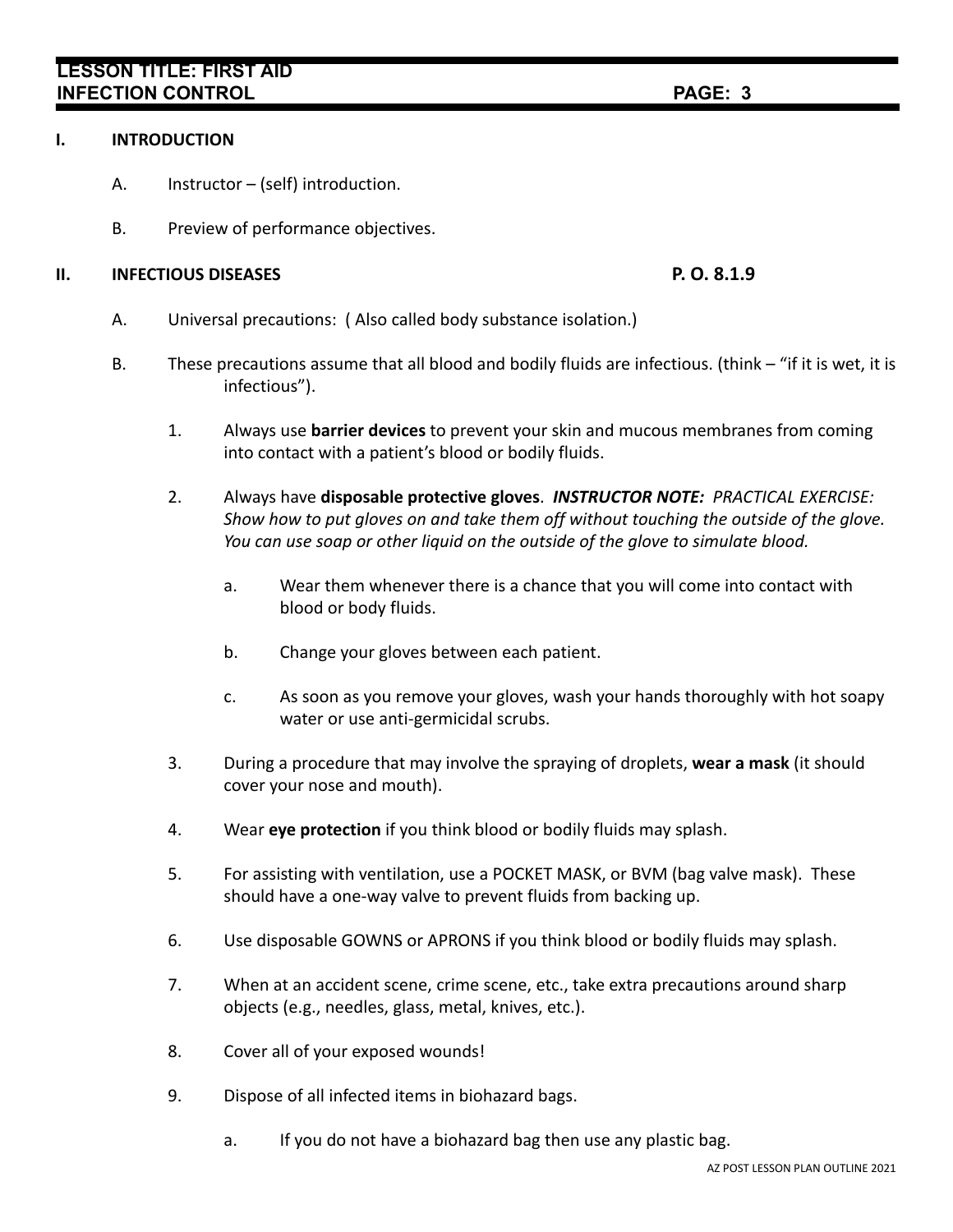# **LESSON TITLE: FIRST AID INFECTION CONTROL PAGE: 4**

- b. Bag all infected items, tie the bag and place it in the trunk or other area away from possible contact.
- c. Take the bag to the hospital or other facility that can accept the infectious items.
- C. How infectious diseases can spread:
	- 1. Droplet infection.
	- 2. Blood-to-blood contact.
	- 3. Open wounds/exposed tissue.
	- 4. Remember this while in close contact with people. Such as searching, physical confrontations or interviews.
- D. Identifying infectious diseases.
	- 1. All patients should be considered INFECTIOUS.
		- a. Fever, rash, open sores, skin lesions, etc.
		- b. Nausea, vomiting, diarrhea, etc.
		- c. Coughing and/or sneezing, especially associated with chest pains.
		- d. Wounds that drain or ooze pus, blood or other matter.
		- e. Profuse sweating.
		- f. Abdominal pain.
		- g. Headache accompanied by a stiff neck.
		- h. Jaundice/yellowish skin color or the whites of the eyes are yellow.
	- 2. Use universal precautions when dealing with anyone you suspect is infectious.
	- 3. Words to live by, "If it is wet, it is infectious."
- E. Hepatitis.
	- 1. Hepatitis "B" directly affects the liver.
	- 2. It can be contracted through blood and body fluids.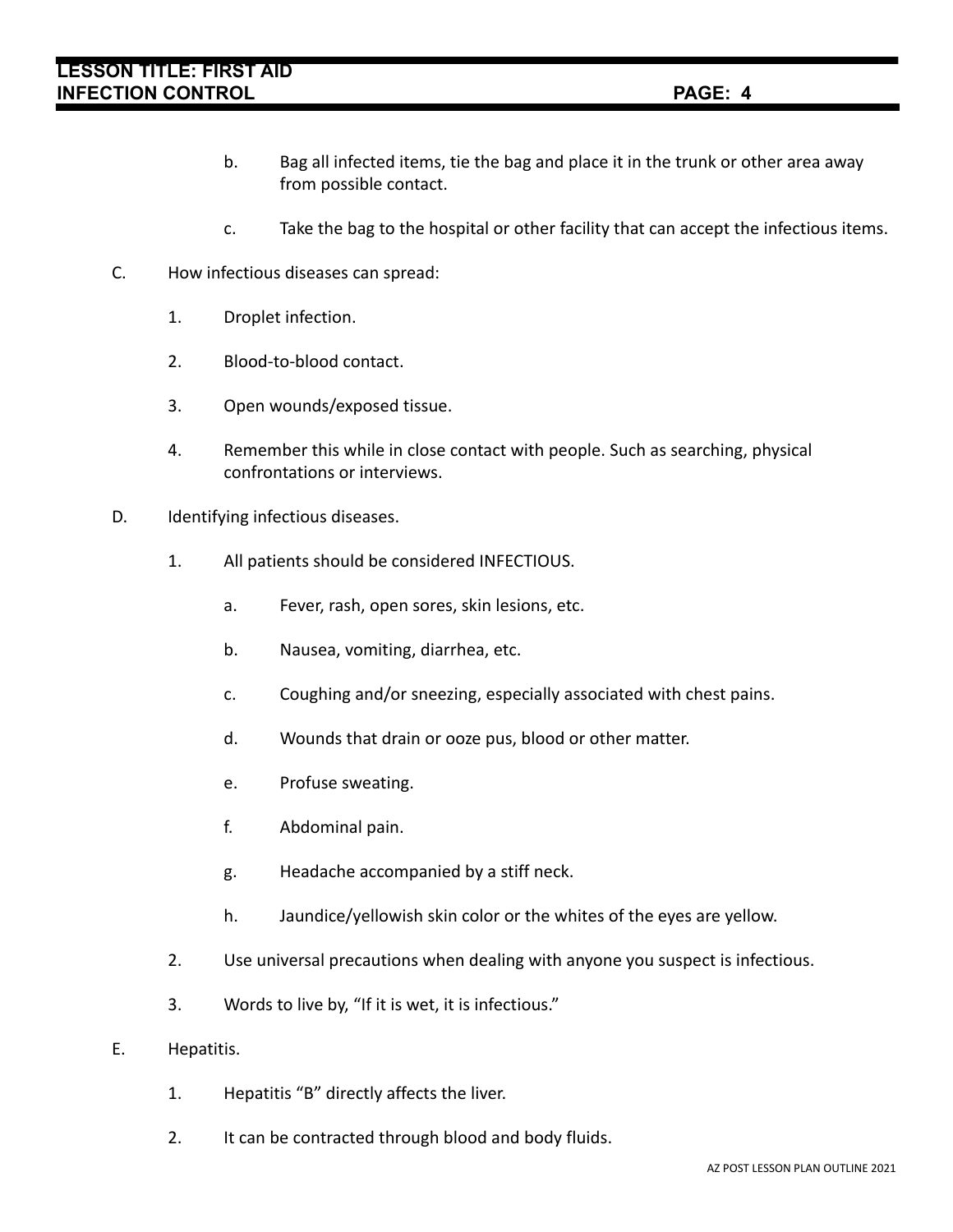- 3. Carriers may have no signs or symptoms and may be unaware of being ill and may pass it on to others.
- 4. Signs and symptoms:
	- a. Fatigue, fever and/or headaches.
	- b. Jaundice skin and whites of the eyes.
	- c. Nausea, loss of appetite, abdominal pain, etc.
	- d. May mimic signs and symptoms of the flu.
- 5. Protective procedures:
	- a. Universal precaution.
	- b. Get vaccinated against Hepatitis "B." OSHA requires that all police officers be given the opportunity to receive the vaccination for Hepatitis.
	- c. Bag and seal all soiled materials.
	- d. Clean all non-disposable equipment (this includes handcuffs, weapons, etc.) with diluted bleach.
		- i. One (1) part bleach to 100 parts water.
		- ii. Do not store or re-use used bleach mixture.
		- iii. Each mixture must be made fresh prior to each use.
		- iv. There are also manufactured disinfectants that are pre-mixed and can be stored for longer periods of time.
		- v. Check with your agency for your disinfecting agents.

## F. Tuberculosis (TB).

- 1. You can only be infected by droplets from a cough or sputum of an infected patient.
- 2. TB has made a drastic comeback.
- 3. Signs and symptoms:
	- a. Fever and night sweats.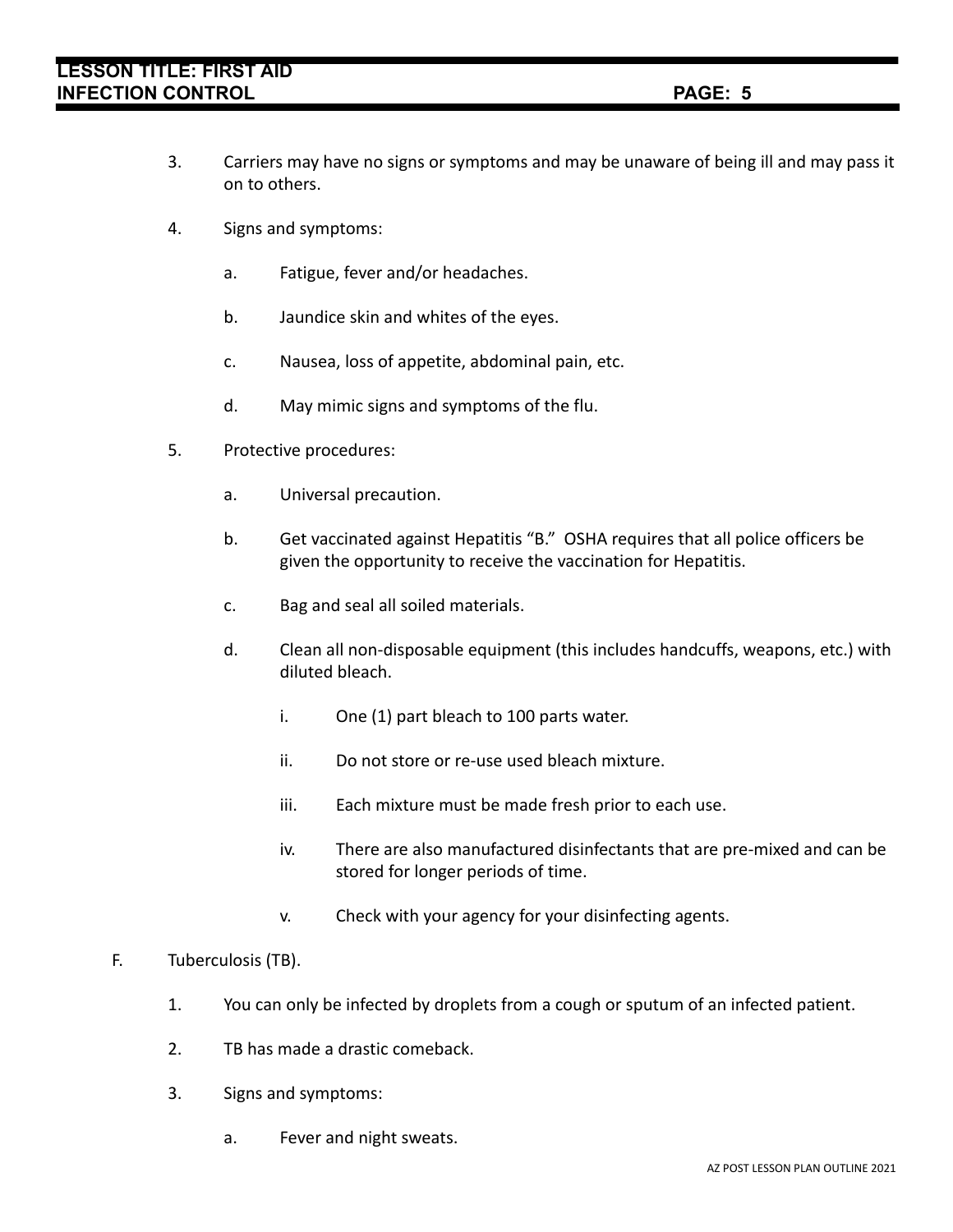- b. Cough.
- c. Weight loss.
- 4. Protective procedures:
	- a. Universal precautions.
	- b. Wear a HEPA mask (High-Efficiency Particulate Air respirator).
	- c. Place a mask on the patient to reduce exposure.
	- d. Clean all non-disposable equipment that have been contaminated with a bleach and water mixture.
	- e. Wash all clothing that has been contaminated with hot, soapy water and bleach.
- G. Acquired Immunodeficiency Syndrome (AIDS) and your job.
	- 1. AIDS is caused by the Human Immunodeficiency Virus (HIV).
	- 2. More than two (2) million people are infected with AIDS worldwide and more than 12 million have HIV.
	- 3. When someone becomes infected with HIV, the virus attacks that person's immune system (the system that defends the body from illness).
	- 4. A person develops AIDS when his/her immune system becomes so damaged that it can no longer fight off diseases and infection.
	- 5. AIDS is a disease that renders the immune system ineffective.
	- 6. AIDS is not spread by:
		- a. Casual contact.
		- b. Coughing or sneezing.
		- c. Sharing eating utensils, linen, toilets, phones or drinking fountains.
		- d. Pets, mosquitoes or other insects.
		- e. Swimming pools.
	- 7. Ways of transmission: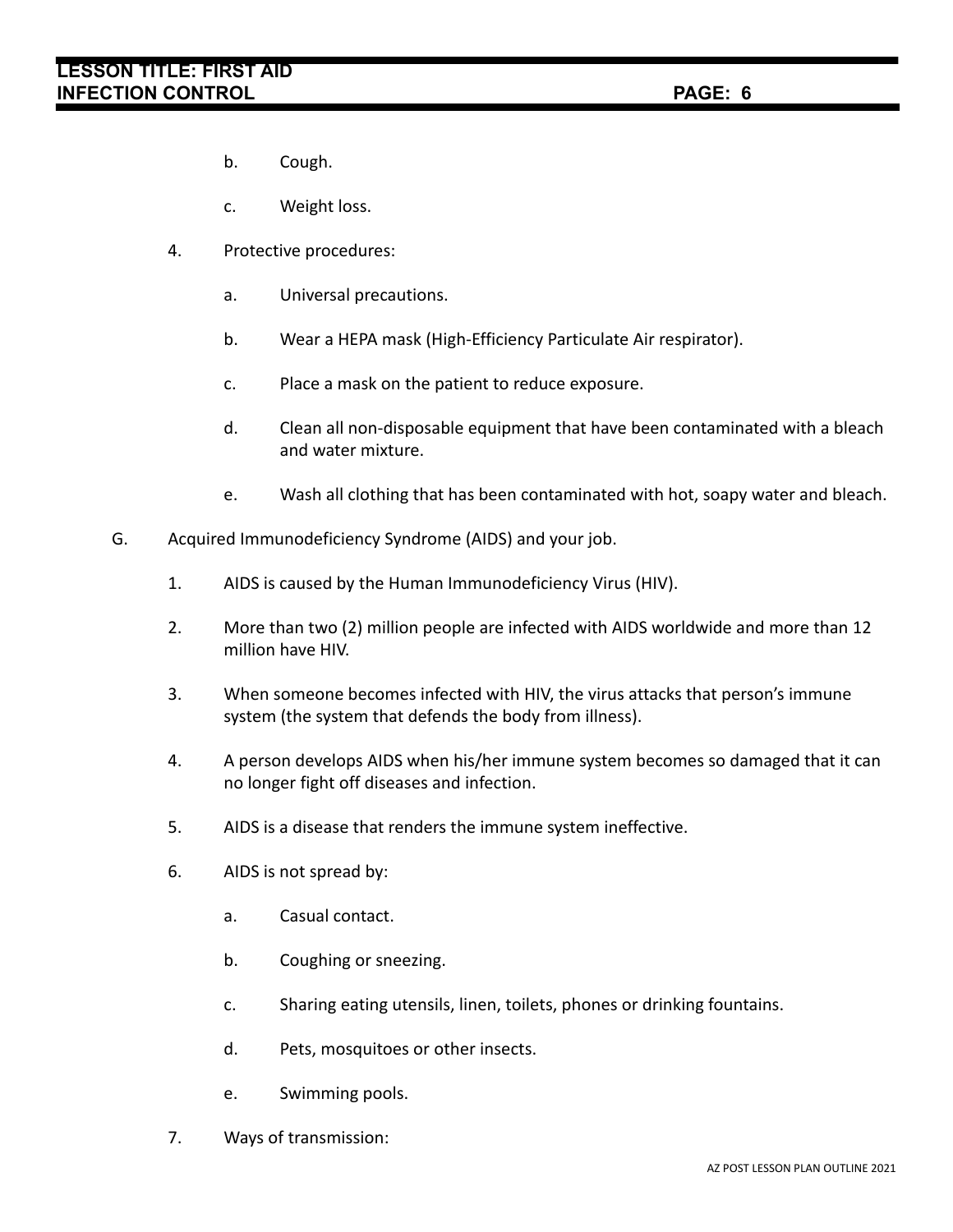- a. Having vaginal, anal or oral sex with someone that is infected.
- b. From an infected mother to her baby during pregnancy, childbirth or through breast feeding (rare).
- c. Sharing needles or being stuck by a needle in the field, hospital, etc. (Remember this when searching subjects.)
- d. Breaks in the skin.
- e. Blood, vomit, semen, amniotic fluid, synovial fluid or pleural fluid. (If it's wet, it's infectious.)
- 8. Signs and symptoms:
	- a. Persistent, low-grade fever.
	- b. Night sweats and/or rashes.
	- c. Swollen lymph glands.
	- d. Nausea and/or loss of appetite.
	- e. Persistent diarrhea.
	- f. Headache and/or sore throat.
	- g. Fatigue and/or weight loss.
	- h. Muscle and joint aches.
	- i. Chronic pneumonia.
	- j. Various opportunistic infections caused by viruses, bacteria, parasites and fungi.
	- k. Dementia, confusion and/or violent behavior in later stages.
- 9. Practical precautions: **P. O. 8.1.9**

- a. Universal precautions.
- b. Immediately and thoroughly wash your hands or other skin surface areas with soap and water if contaminated with blood or bodily fluids.
- c. Immediately wash equipment with a bleach and water mixture if contaminated